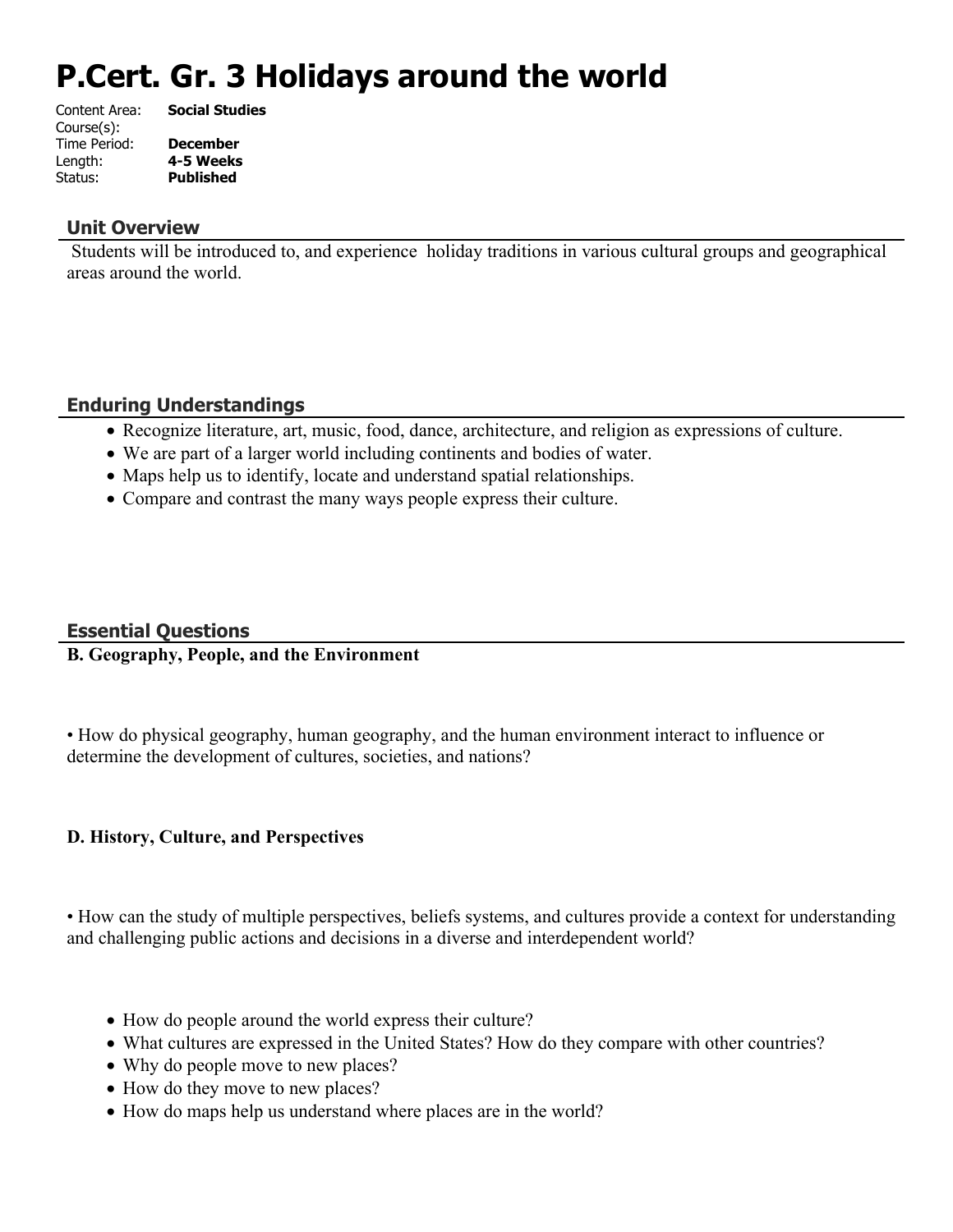# **Instructional Strategies & Learning Activities**

#### **Concepts:**

- Identify continents and oceans of the world.
- Identify political, population, physical maps and explain how to use them.
- Identify different cultures and traditions in world and compare them to what our culture and traditions are.

#### **Skills and Methodologies:**

- Locate oceans and continents of the world on a world map.
- Summarize stories from cultures around the world.
- Calculate travel miles to countries around the world.
- Identify passports and explain why they are needed to travel around the world.
- Use various maps to locate information.
- Identify the international dateline and explain longitude and latitude.

#### **Instructional Activities:**

- In binders, students will record their experience of "traveling" to at least two other countries.
- Keep a passport for travel from country to country.
- Record miles traveled and continents and/or oceans crossed in their "travels"
- Read about the countries cultures and traditions identifying the country's flag and "gift giver".
- Write summary of traditional story or tale from the countries visited.
- Write a postcard to "send" to the other third grade classes about their "travels".
- Students will create an ornament to represent the countries traveled to place on the Holidays Around the World tree in the school lobby.
- Students will learn traditional songs sung to celebrate holidays in the countries they "visit".
- Identify their own cultural background and provide a food item from that culture to share at a culminating Holidays Around the World celebration along with sharing their binders, songs and any other projects completed while studying the unit.
- Read cultural stories on the online Newsela program.

# **Integration of 21st Century Themes and Career Exploration**

| CRP.K-12.CRP2 | Apply appropriate academic and technical skills.                      |
|---------------|-----------------------------------------------------------------------|
| CRP.K-12.CRP5 | Consider the environmental, social and economic impacts of decisions. |
| CRP.K-12.CRP4 | Communicate clearly and effectively and with reason.                  |
| CRP.K-12.CRP9 | Model integrity, ethical leadership and effective management.         |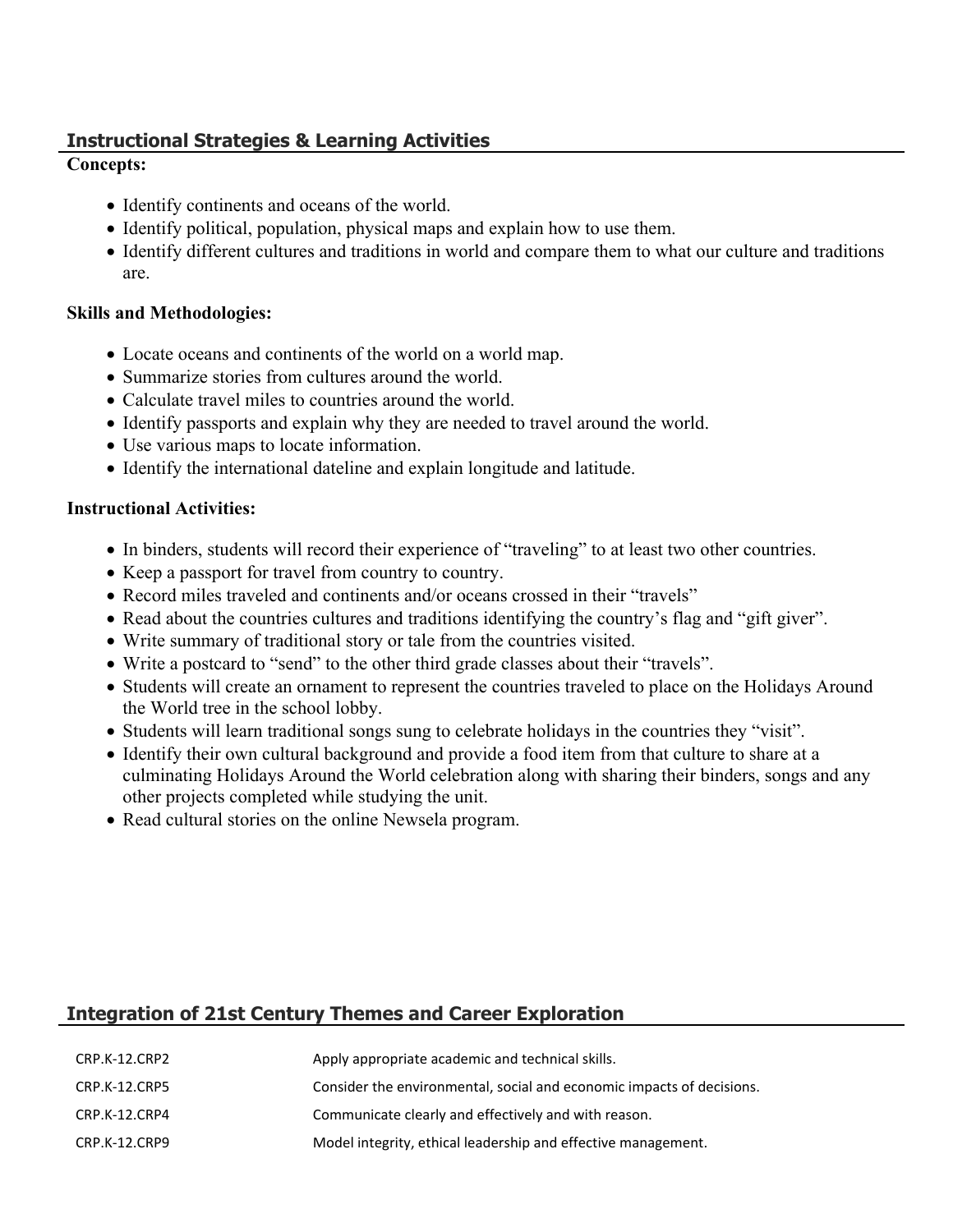| CRP.K-12.CRP7  | Employ valid and reliable research strategies.                     |
|----------------|--------------------------------------------------------------------|
| CRP.K-12.CRP1  | Act as a responsible and contributing citizen and employee.        |
| CRP.K-12.CRP6  | Demonstrate creativity and innovation.                             |
| CRP.K-12.CRP12 | Work productively in teams while using cultural global competence. |

#### **Technology Integration**

Students will interact with the SmartBoards, Chromebooks, and Document Camera.

| TECH.8.1.5.A.CS1 | Understand and use technology systems                                                                                           |
|------------------|---------------------------------------------------------------------------------------------------------------------------------|
| TECH.8.1.5.E.CS3 | Evaluate and select information sources and digital tools based on the appropriateness for<br>specific tasks.                   |
| TECH.8.2.5.B.CS2 | The effects of technology on the environment.                                                                                   |
| TECH.8.1.5.B.CS2 | Create original works as a means of personal or group expression.                                                               |
| TECH.8.2.5.A.1   | Compare and contrast how products made in nature differ from products that are human<br>made in how they are produced and used. |
| TECH.8.2.5.C.CS2 | The application of engineering design.                                                                                          |
| TECH.8.1.5.A.1   | Select and use the appropriate digital tools and resources to accomplish a variety of tasks<br>including solving problems.      |
| TECH.8.1.5.E.CS2 | Locate, organize, analyze, evaluate, synthesize, and ethically use information from a<br>variety of sources and media.          |
| TECH.8.1.5.A.CS2 | Select and use applications effectively and productively.                                                                       |
| TECH.8.1.5.D.CS1 | Advocate and practice safe, legal, and responsible use of information and technology.                                           |
| TECH.8.1.5.A.2   | Format a document using a word processing application to enhance text and include<br>graphics, symbols and/or pictures.         |

# **Interdisciplinary Connections**

| CCSS.ELA-Literacy.RL.3.1 | Ask and answer questions to demonstrate understanding of a text, referring explicitly to<br>the text as the basis for the answers.                                                                   |
|--------------------------|------------------------------------------------------------------------------------------------------------------------------------------------------------------------------------------------------|
| CCSS.ELA-Literacy.RL.3.2 | Recount stories, including fables, folktales, and myths from diverse cultures; determine<br>the central message, lesson, or moral and explain how it is conveyed through key details in<br>the text. |
| CCSS.ELA-Literacy.RL.3.3 | Describe characters in a story (e.g., their traits, motivations, or feelings) and explain how<br>their actions contribute to the sequence of events.                                                 |
| CCSS.ELA-Literacy.RL.3.6 | Distinguish their own point of view from that of the narrator or those of the characters.                                                                                                            |
| CCSS.ELA-Literacy.RI.3.1 | Ask and answer questions to demonstrate understanding of a text, referring explicitly to<br>the text as the basis for the answers.                                                                   |
| CCSS.ELA-Literacy.RI.3.2 | Determine the main idea of a text; recount the key details and explain how they support<br>the main idea.                                                                                            |
| CCSS.ELA-Literacy.RI.3.5 | Use text features and search tools (e.g., key words, sidebars, hyperlinks) to locate<br>information relevant to a given topic efficiently.                                                           |
| CCSS.ELA-Literacy.RI.3.9 | Compare and contrast the most important points and key details presented in two texts<br>on the same topic.                                                                                          |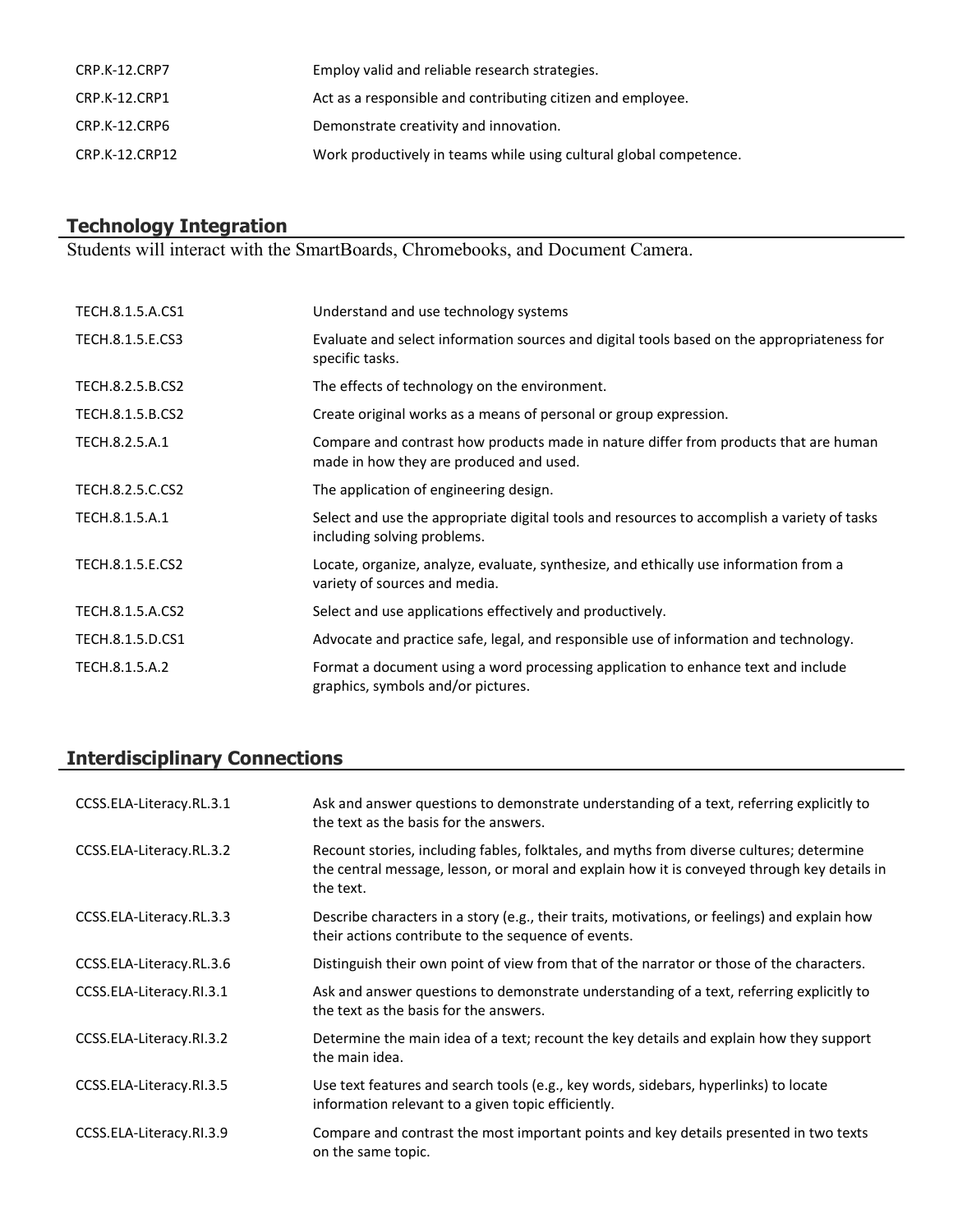| CCSS.ELA-Literacy.SL.3.1   | Engage effectively in a range of collaborative discussions (one-on-one, in groups, and<br>teacher-led) with diverse partners on grade 3 topics and texts, building on others' ideas<br>and expressing their own clearly. |
|----------------------------|--------------------------------------------------------------------------------------------------------------------------------------------------------------------------------------------------------------------------|
| CCSS.ELA-Literacy.SL.3.1.a | Come to discussions prepared, having read or studied required material; explicitly draw on<br>that preparation and other information known about the topic to explore ideas under<br>discussion.                         |

#### **Differentiation**

- Modify the continents and oceans test as needed e.g. spelling not counted or strips of words to stick on oceans and continents.
- Less work required in folder as needed.
- Extension encouraging independent study of additional countries to be presented to the class.
- Create a "suitcase" independent study of a country from the child's culture and heritage.

# **Modifications & Accommodations**

IEP and 504 accommodations

See Differentiation

# **Benchmark Assessments**

Nonfiction DRA, Nonfiction Aimsweb

# **Formative Assessments**

Teacher observation

Discussion

**Worksheets** 

Performance Task

# **Summative Assessments**

• Continents and Oceans test.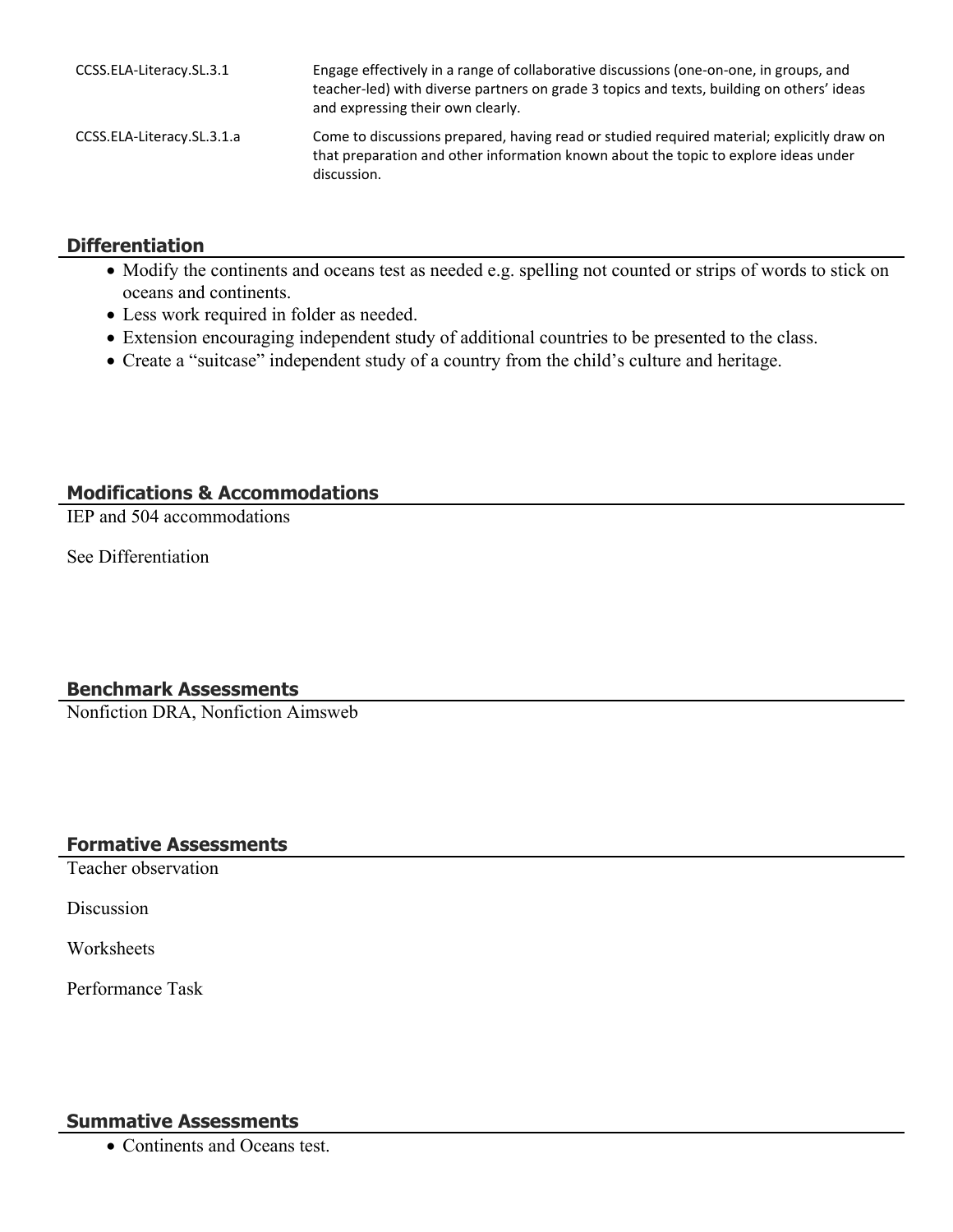- Portfolio binder of "holiday travel" using a grading checklist.
- Multiple choice Harcourt Social Studies chapter 10 test.
- True/False pretest Unit 5.
- Comprehension quizzes on Newsela.

#### **Instructional Materials**

- Variety of holiday storybooks from around the world.
- Passport applications and "passports" for each child.
- Binders to collect all the information for the unit.
- [www.goggleearth.com](http://www.goggleearth.com/)
- www.newsela.com
- Polar Express DVD
- DVD of Holiday Traditions in Europe.
- Harcourt Social Studies textbook, students' workbook and assessments.

#### **Standards**

| SOC.6.1.5.GeoPP.6      | Compare and contrast the voluntary and involuntary migratory experiences of different<br>groups of people and explain why their experiences differed.                                                                                                |
|------------------------|------------------------------------------------------------------------------------------------------------------------------------------------------------------------------------------------------------------------------------------------------|
| SOC.6.1.4.A.CS9        | The world is comprised of nations that are similar to and different from the United States.                                                                                                                                                          |
| SOC.6.1.4.D.CS5        | Cultures include traditions, popular beliefs, and commonly held values, ideas, and<br>assumptions that are generally accepted by a particular group of people.                                                                                       |
| SOC.6.1.5.GeoPP.2      | Describe how landforms, climate and weather, and availability of resources have impacted<br>where and how people live and work in different regions of New Jersey and the United<br>States.                                                          |
| SOC.6.1.4.D.13         | Describe how culture is expressed through and influenced by the behavior of people.                                                                                                                                                                  |
| SOC.6.1.5.GeoSV.2      | Use maps to explain the impact of location and place on the relationships between places<br>in New Jersey, the United States and other countries.                                                                                                    |
| SOC.6.1.5. HistoryUP.7 | Describe why it is important to understand the perspectives of other cultures in an<br>interconnected world.                                                                                                                                         |
| SOC.6.1.5. HistoryCC.2 | Use a variety of sources to illustrate how the American identity has evolved over time.                                                                                                                                                              |
| SCI.3-ESS2-2           | Obtain and combine information to describe climates in different regions of the world.                                                                                                                                                               |
| SOC.6.1.5.GeoSV.3      | Demonstrate how to use digital geographic tools, maps and globes to measure distances<br>and determine time zones, and locations using latitude and longitude.                                                                                       |
| SOC.6.1.5.GeoPP.1      | Compare and contrast characteristics of regions in the United States based on culture,<br>economics, and physical characteristics to understand the concept of regionalism.                                                                          |
| SOC.6.1.4.D.CS7        | Cultures struggle to maintain traditions in a changing society.                                                                                                                                                                                      |
| SOC.6.1.5.GeoSV.4      | Use a variety of geographic representations to describe the similarities and differences<br>between places in New Jersey, the United States and the world (e.g., maps, data<br>visualizations, graphs, diagrams, aerial and other photographs, GPS). |